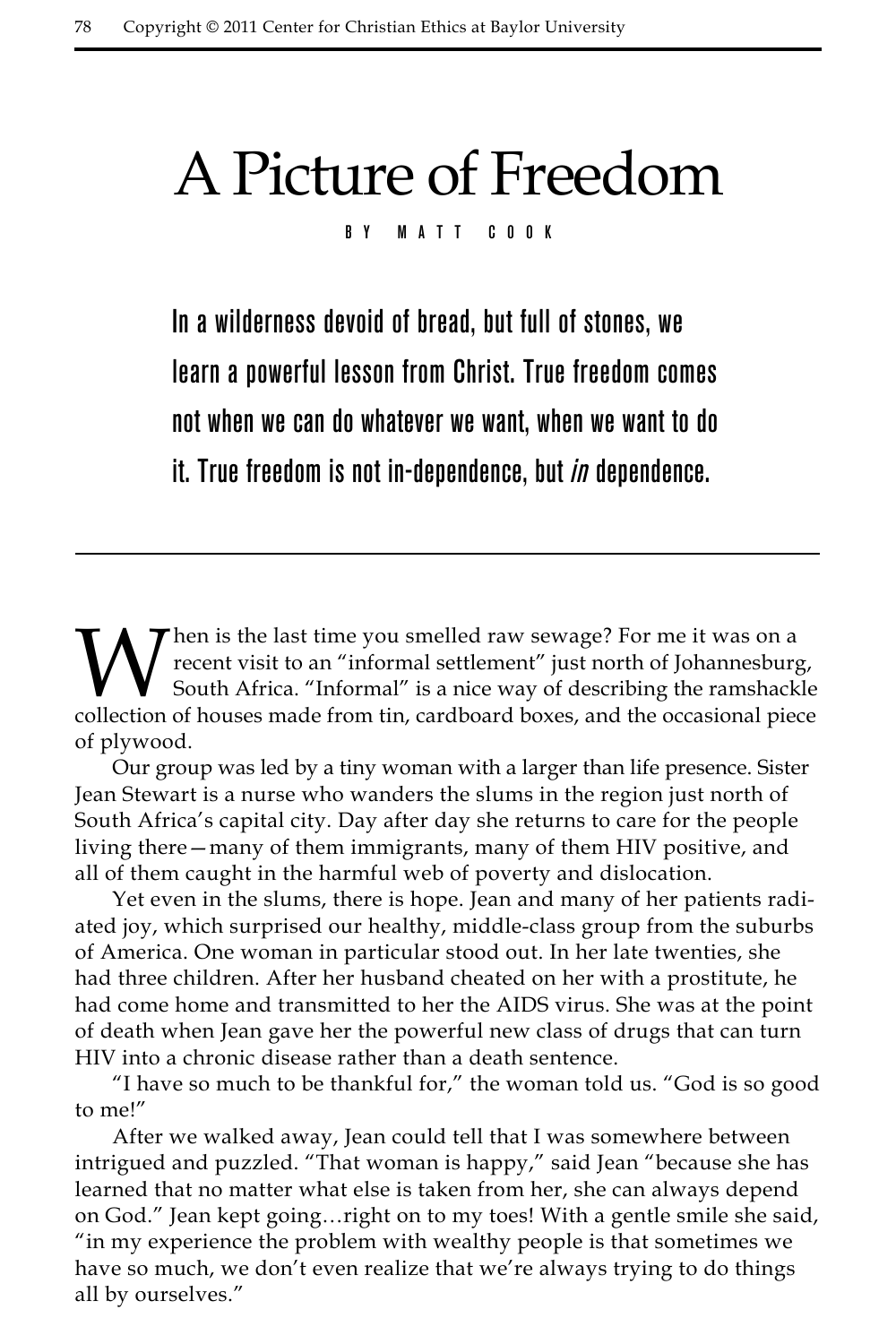Is that what freedom looks like: in-dependence? Is freedom the state we arrive at when we can live our lives without having to depend on anyone or anything else? Or is it something else?

## **⊗**

When is the last time you were hungry enough to eat a rock? In the fourth chapter of Luke's gospel Jesus has been out in the wilderness for forty days, and he has not eaten a thing. That is when the tempter shows up, saying: "If you are the Son of God, command this stone to become a loaf of bread" (Luke 4:3). That is a dare if I ever heard one! Not only that, it's a chance to kill two birds with one stone, or loaf, as the case may be. Jesus can prove he the Son of God *and* he can get rid of his hunger in one fell swoop. Of course Jesus does something a little different. He stays hungry but quotes Scripture. "It is written, 'One does not live by bread alone'" (Luke 4:4). Including a bit more of Jesus' allusion to Deuteronomy 8:3, Matthew's gospel has it: "One does not live by bread alone, but by every word that comes from the mouth of God" (Matthew 4:4).

Forty days in the wilderness without food followed up by a Bible memory exercise is not exactly my picture of "freedom." How about you?

What comes to mind when we hear the word "freedom"? Maybe we think of two weeks away from work, with a week of that away from the kids, preferably in the mountains, or on the beach. A few good books, some nice restaurants, and (most of all) time to do what we want to do, when we want to do it. "If we could just get away from it all," we say to ourselves, "we would be free and then we would be happy." Is that our picture of freedom—being un-encumbered?

Or maybe it is not personal freedom that comes to mind, but political freedom. Maybe the freedom we are thinking of is the freedom of journalists to critique the government, or the freedom of individuals to assemble without the government putting a stop to it, or the freedom to pray aloud whenever and wherever we want without the government getting in the way. Is that what freedom looks like to us?

Those pictures of political freedom are not bad; indeed, compared to a few days at the beach they are downright noble. Yet both pictures, the beach and the Bill of Rights, are highly contingent on favorable conditions. In the first picture of personal freedom we can only be happy when all or most of those conditions are met: when our families are not demanding our attention, when our jobs are laid aside, and so on. And in that second, nobler, picture we are only free when the government allows us to do what we want, when we want.

If that is what we mean by freedom, then most people around the world are not free. It is a well-known statistic that more than two billion people live on less than two dollars a day, but did you know that ninety-five percent of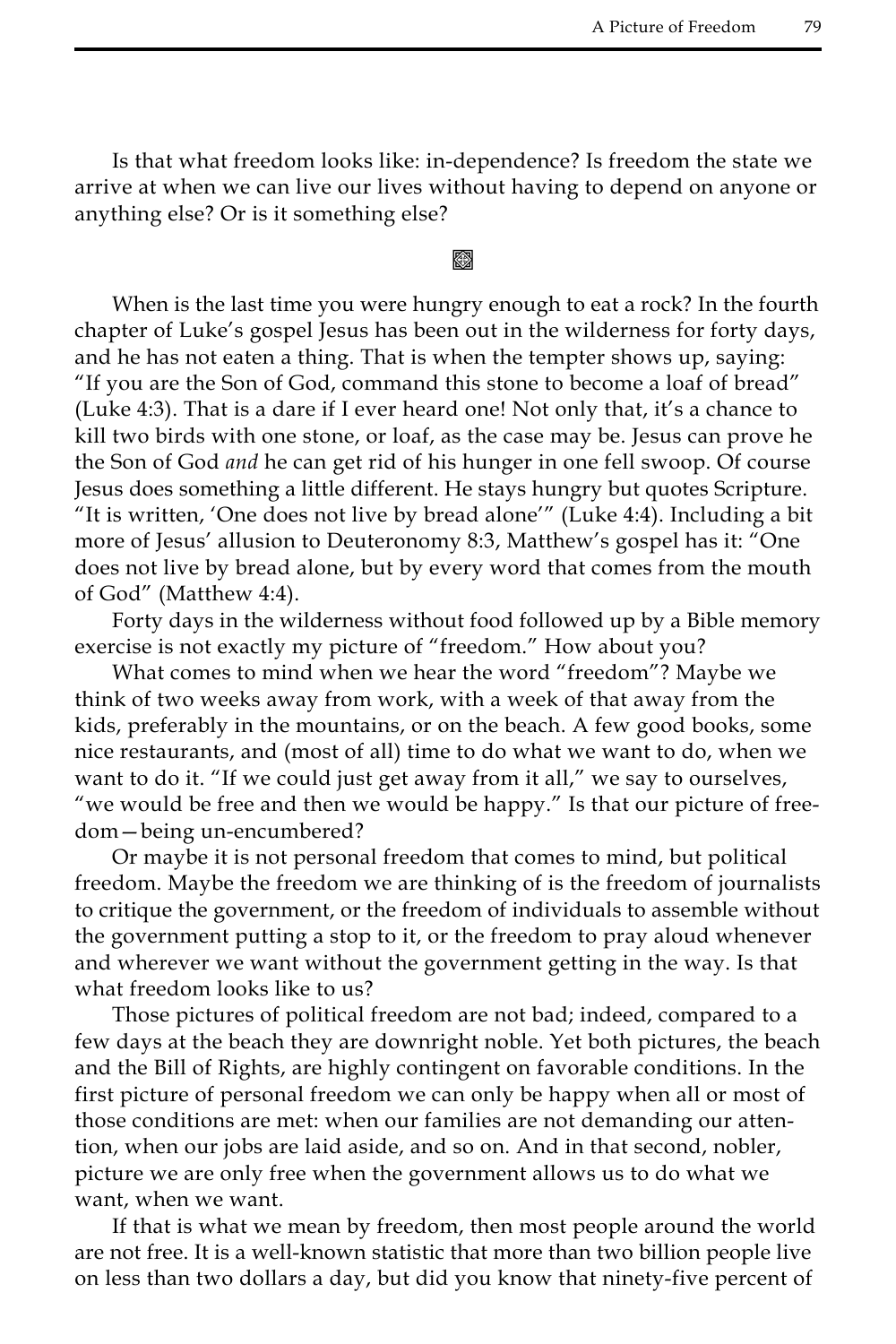people live on less than ten dollars a day?1 For more than three quarters of the world's population, the idea of a few days at the beach is laughable, if not inconceivable. Regarding political freedom the numbers are just as staggering: less than thirty percent of the world's population live in nations that guarantee freedom of religion<sup>2</sup> and only thirty-five percent of them live in countries with a free press.<sup>3</sup>

## k)

If those are our pictures of freedom, then we really are not free. Or are we? Let me answer that question by directing our attention away from the beach and the Bill of Rights to a different but related passage from Luke's gospel. Two chapters later in Luke, Jesus tells a large group of his disciples:

"Blessed are you who are poor, for yours is the kingdom of God. "Blessed are you who are hungry now, for you will be filled."

*Luke 6:20b-21a* 

There is a great temptation to misinterpret Jesus by making poverty and hunger (either material or spiritual) praiseworthy conditions that earn us a ticket into the kingdom of God. If that were true, then these passages would have very little to say about true freedom. Indeed, on this misinterpretation quite the opposite would be true: the kingdom that God intended to be free would now have a cost.

But that is not what Jesus is saying. These are not conditional statements, they are declarations. In Jesus, God proves that he is faithful, regardless; God's kingdom and the freedom it engenders are not contingent, but are given to us.

Indeed, the idea that the poor and the hungry are blessed is absolute nonsense—unless the God who blesses the poor and the hungry actually exists. But if that God exists, then why are we so busy chasing after so much bread? Why are we so desperate for just a few days of joy? The irony is so pronounced, it is a shock that we miss it: rather than producing freedom, wealth only seems to get in the way of true freedom. (And if you are reading this, let's face it: you probably are one of the wealthy.)

This takes us back to the ramshackle collection of houses made from tin, cardboard, and plywood. Or if you prefer, back out into a wilderness devoid of bread, but full of stones. In such places we learn a powerful lesson. True freedom comes not when we can do whatever we want, when we want to do it. True freedom comes not in our ability to accomplish this, that, or the other all by ourselves. True freedom is not in-dependence, but *in* dependence.